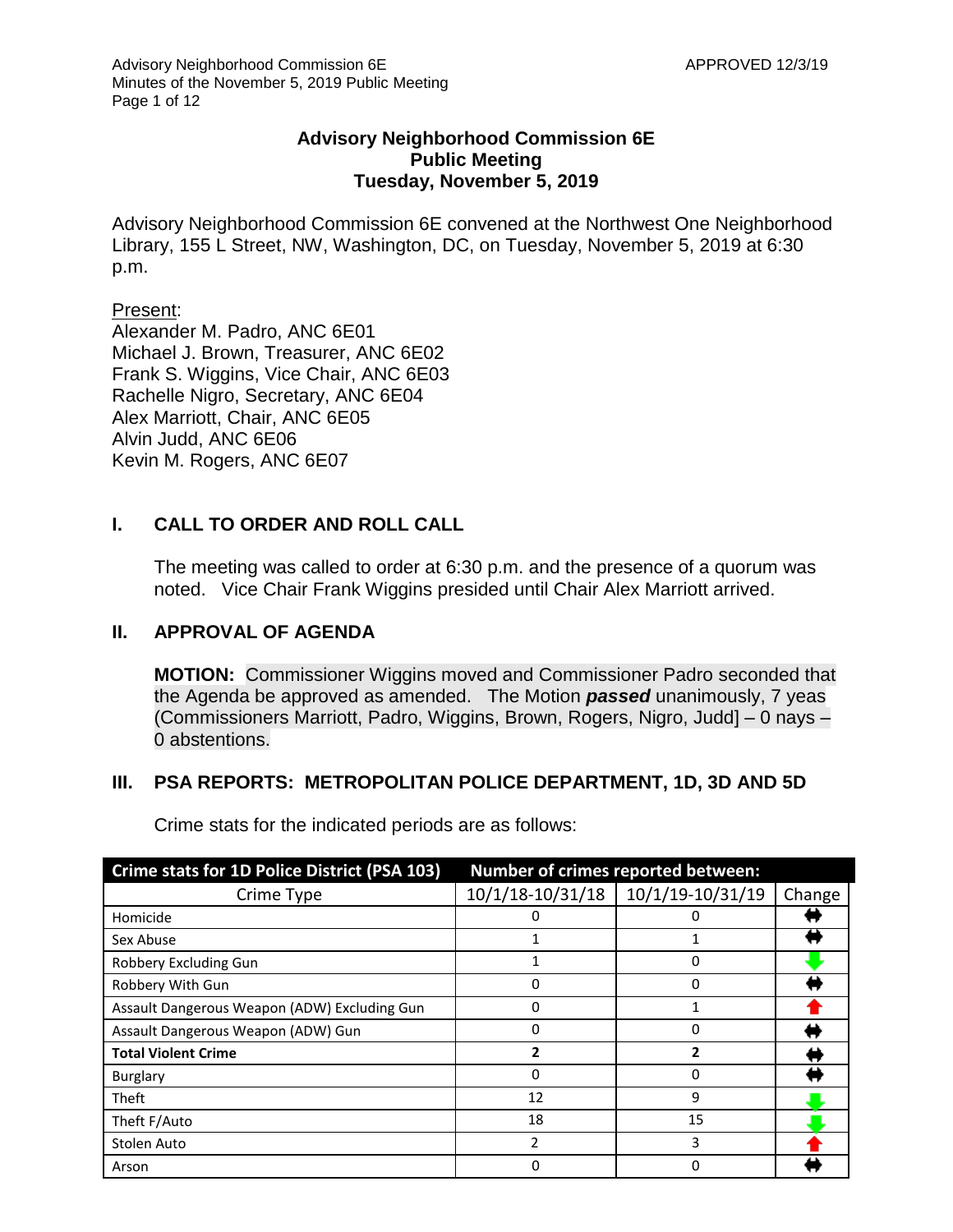#### Advisory Neighborhood Commission 6E APPROVED 12/3/19 Minutes of the November 5, 2019 Public Meeting Page 2 of 12

| <b>Total Property Crime</b> | <br>-- | --  |  |
|-----------------------------|--------|-----|--|
| <b>Total Crime</b>          |        | . . |  |

| Crime stats for 3D Police District (PSA 308) | Number of crimes reported between: |                  |        |
|----------------------------------------------|------------------------------------|------------------|--------|
| Crime Type                                   | 10/1/18-10/31/18                   | 10/1/19-10/31/19 | Change |
| Homicide                                     | O                                  | O                |        |
| Sex Abuse                                    | 0                                  | 0                |        |
| Robbery Excluding Gun                        | 2                                  | 4                |        |
| Robbery With Gun                             | 3                                  |                  |        |
| Assault Dangerous Weapon (ADW) Excluding Gun |                                    | 0                |        |
| Assault Dangerous Weapon (ADW) Gun           | 0                                  |                  |        |
| <b>Total Violent Crime</b>                   | 6                                  | 6                |        |
| Burglary                                     | 2                                  | 3                |        |
| Theft                                        | 36                                 | 20               |        |
| Theft F/Auto                                 | 43                                 | 25               |        |
| Stolen Auto                                  | 4                                  | 4                |        |
| Arson                                        | 0                                  | 0                |        |
| <b>Total Property Crime</b>                  | 85                                 | 52               |        |
| <b>Total Crime</b>                           | 91                                 | 58               |        |

| Crime stats for 5D Police District (PSA 503) | Number of crimes reported between: |                  |        |
|----------------------------------------------|------------------------------------|------------------|--------|
| Crime Type                                   | 10/1/18-10/31/18                   | 10/1/19-10/31/19 | Change |
| Homicide                                     | 0                                  | 0                |        |
| Sex Abuse                                    | $\Omega$                           | 0                |        |
| Robbery Excluding Gun                        | 0                                  | 0                |        |
| Robbery With Gun                             | 4                                  | 5                |        |
| Assault Dangerous Weapon (ADW) Excluding Gun | 1                                  | 1                |        |
| Assault Dangerous Weapon (ADW) Gun           | 0                                  | 0                |        |
| <b>Total Violent Crime</b>                   | 5                                  | 6                |        |
| Burglary                                     | 4                                  | 0                |        |
| Theft                                        | 31                                 | 29               |        |
| Theft F/Auto                                 | 40                                 | 42               |        |
| Stolen Auto                                  | 6                                  | 11               |        |
| Arson                                        | 0                                  | 0                |        |
| <b>Total Property Crime</b>                  | 81                                 | 82               |        |
| <b>Total Crime</b>                           | 86                                 | 88               |        |

**1D (PSA 103):** Officer S. Andelman reported the following: Over the last 30 days, there were 34 robberies, increased by 30%; robberies in various sectors: from a macro point of view, robberies increased; from a micro point of view, robberies decreased from this same period last year; there have been 11 arrests, 21 open, 2 suspended.

[Commissioner Alex Marriott arrives]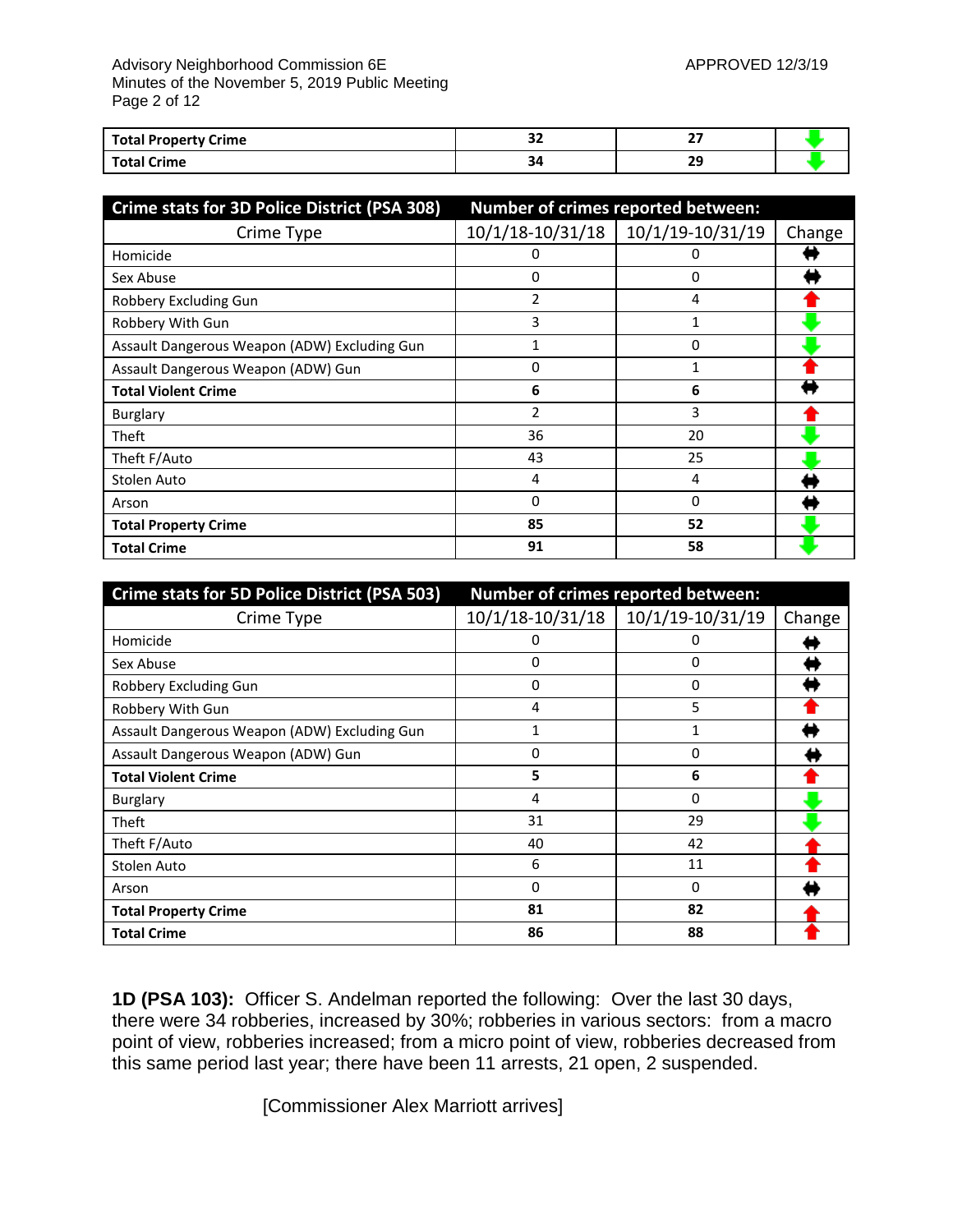**3D (PSA 308):** Lt. J. P. Ross reported the following: The PSA recently took over Sector 2 in the 5D area; since then, a downtick in shootings; two drug arrests, several robbery arrests and two gun arrests; vehicle break-in arrests.

Commissioner Padro asked about 1300 block of 8<sup>th</sup> Street, NW. Sqt. Terrestre responded the Department has been dedicating resources to this area – foot beats and bikes are working there. He implemented a bike patrol at  $8<sup>th</sup>$  and O to include the 1300 block of  $8<sup>th</sup>$  Street. One thing is that officers had not been getting out of their vehicles – now they are doing this; the police presence there will make a big difference. Officer engagement is important. Commissioner Wiggins asked whether this same thing can be implemented at 7<sup>th</sup> and H Streets, NW. Questions were raised as to where the border is for the Fall Crime Initiative. Commissioner Nigro again raised her concerns about the 200 block of N Street, Kirby Street, Morgan Street, and New York Avenue where there are drugs, alcohol, defecation and urination. She was informed that the Fall Crime Initiative is for violent crime areas.

**5D (PSA 503) –** No officer was present.

#### **IV. MQW, LLC C/O QUADRANGLE DEVELOPMENT CORPORATION, SQUARE 560, LOT 28, 811 3RD STREET, NW: REQUEST FOR SUPPORT FOR A PUBLIC SPACE PERMIT [6E07]**

Troy Balkema stated he met with the Transportation Advisory Committee on October 29, 2019 and is seeking a letter of support to close the east side of 3rd Street, NW. The Committee approved the request on the following conditions: **(1)** the west side of the sidewalk be ADA compliant; **(2)** the condition of the east sidewalk is better than it is today; **(3)** ADA ramps and ladder style crosswalks at both H and K Streets, NW. Commissioner Padro stated that 3<sup>rd</sup> and I Streets should be ladder style crosswalks.

The developer is working with DDOT to put a crosswalk over I Street just north of the crosswalk at 3rd street, NW.

**MOTION:** Commissioner Marriott moved and Commissioner Brown seconded that ANC 6E *support* the closing of the sidewalk over 3rd Street, NW between I and H Streets with the following conditions: **(1)** ADA compliant curb ramps and high visibility ladder-style crosswalks are installed across 3<sup>rd</sup> Street at H Street and I Street, NW; **(2)** at the end of the construction project, the sidewalks on the east side of 3rd Street be restored to a state of good repair; **(3)** confirmation that the sidewalks on the west side of 3<sup>rd</sup> Street are ADA compliant and fully accessible. Further, that said support be communicated in writing to DDOT and the Public Space Committee. The Motion *passed* unanimously, 7 yeas (Commissioners Marriott, Padro, Wiggins, Brown, Rogers, Nigro, Judd] – 0 nays – 0 abstentions.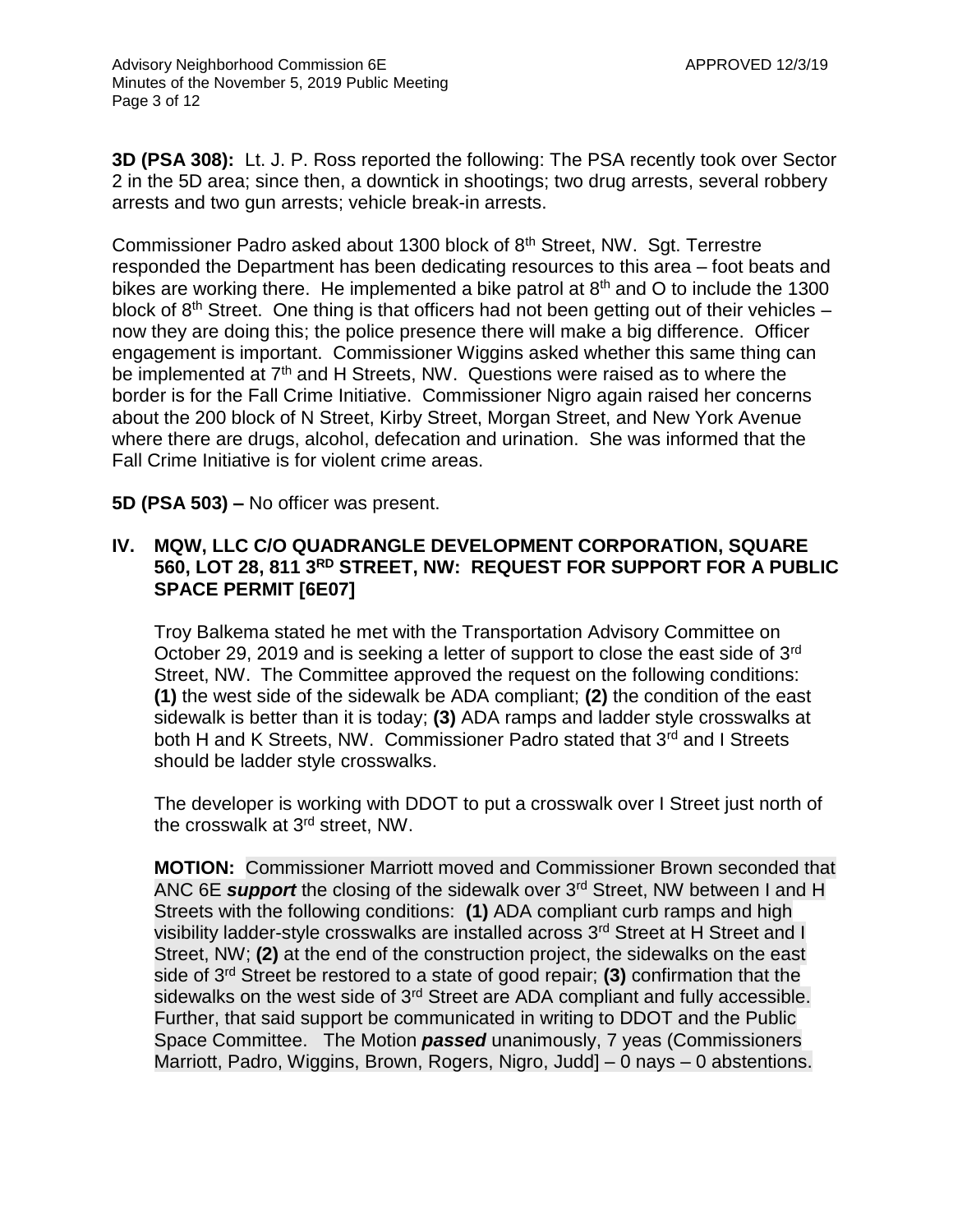## **V. PRESENTATION BY IBF DEVELOPMENT OF TRAFFIC CONTROL PLAN FOR LIBERTY PLACE APARTMENTS AT 901 3RD STREET, NW [6E07]**

Rob Richardson of IBF Development stated they submitted a traffic control plan to DDOT and DDOT asked that they seek ANC 6E support for their traffic control plan which includes closing the sidewalk on a lightly traveled street in front of their building during construction. They are at I and K, but there is one section that will need to be expanded to make it ADA compatible. Commissioner Marriott asked whether the developer contacted the Second Baptist Church.

**MOTION:** Commissioner Marriott moved and Commissioner Padro seconded that ANC 6E *support* the closing of the sidewalk on the east side of 3rd Street, NW between I and K Streets, NW and that said support be communicated in writing to DDOT and the Public Space Committee with the following conditions: **1)** ADA compliant curb ramps and high visibility ladder-style crosswalks are installed across 3rd Street at H Street and I Street, NW; **(2)** at the end of the construction project, the sidewalks on the east side of 3rd Street be restored to a state of good repair; **(3)** confirmation that the sidewalks on the west side of 3<sup>rd</sup> Street are ADA compliant and fully accessible. The Motion *passed* unanimously, 7 yeas (Commissioners Marriott, Padro, Wiggins, Brown, Rogers, Nigro, Judd] – 0 nays – 0 abstentions.

## **VI. RESOLUTION IN SUPPORT OF LONG-TERM TRAFFIC CALMING AND STREETSCAPE IMPROVEMENTS ALONG THE 1700 BLOCK OF 6TH STREET, THE 500 BLOCK OF S STREET, AND THE 400 BLOCK OF S STREET**

Commissioner Padro stated that back in the 1960s, the site had been truncated in order to facilitate plans for a freeway that never came to fruition. A number of blocks had their sidewalks truncated in order to facilitate commuters, but they were never restored. The residents want the streets narrower and the sidewalks wider. The sidewalks are not ADA compliant, with streetlight poles in the middle of the sidewalk. They also want the tree boxes back that were there previously. ANC 6E's Transportation Advisory Committee recommended temporary east-west fourway stop signs at 5<sup>th</sup> and S until streetscape changes can be effected.

**MOTION:** Commissioner Padro moved and Commissioner Marriott seconded that ANC 6E *support* the long-term traffic calming and streetscape improvements along the 1700 block of  $6<sup>th</sup>$  Street, the 550 block of S Street, and the 400 block of S Street, including sidewalk widening, the addition of trees and replacement of trees for these blocks, high visibility ladder-style crosswalks in these blocks, ADA compliant sidewalks and curb ramps, and that said support be communicated in writing to DDOT and the Public Space Committee. The Motion *passed*, 6 yeas (Commissioners Marriott, Padro, Wiggins, Brown, Rogers, Judd] – 0 nays – 1 abstention (Commissioner Nigro).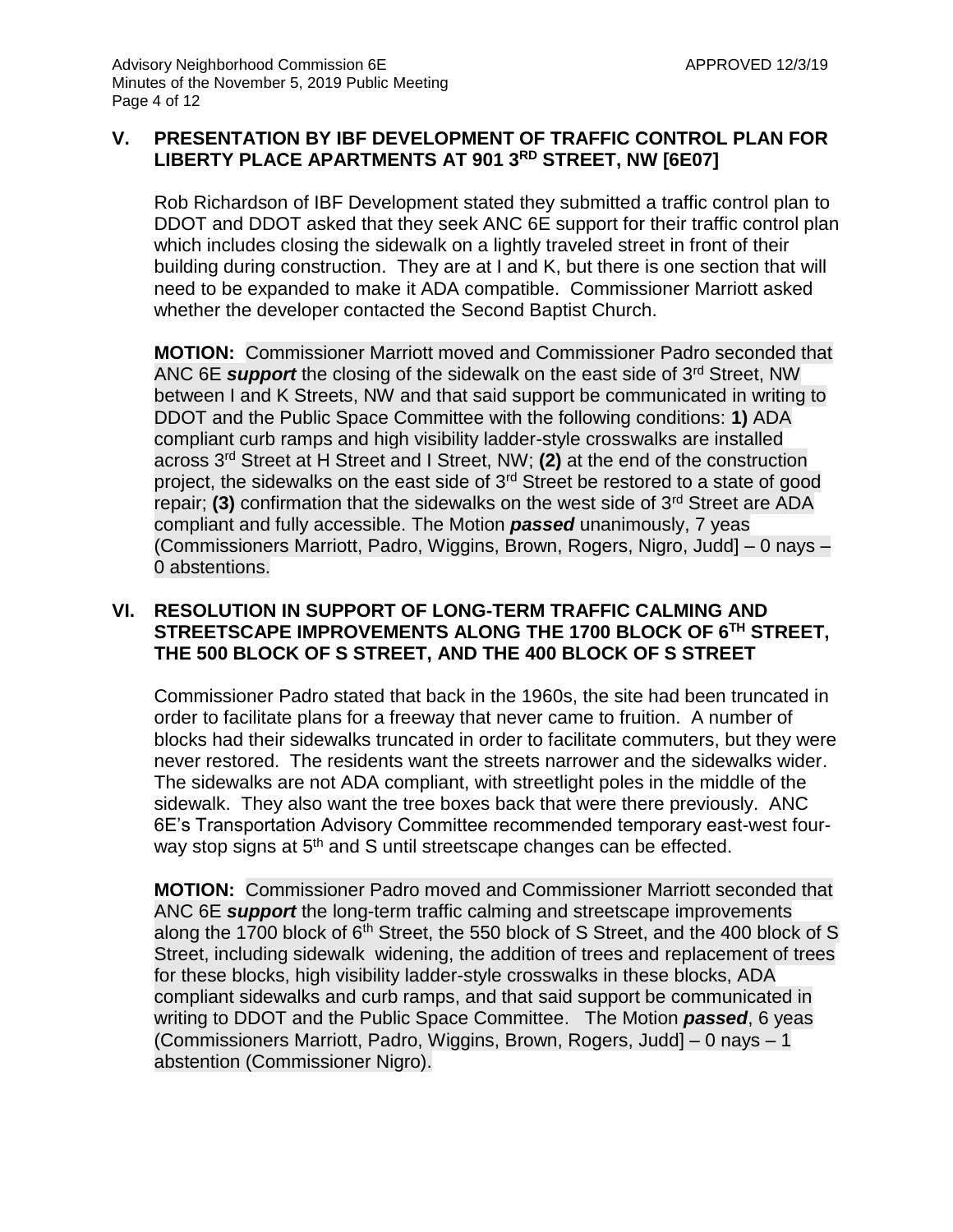#### **VII. 55 H STREET, NW (GONZAGA HIGH SCHOOL/GEORGETOWN UNIVERSITY): REQUEST FOR SUPPORT FOR VOLUNTARY DESIGN REVIEW FOR THE UNIVERSITY'S PLANNED CONSTRUCTION OF A NEW STUDENT-FOCUSED RESIDENTIAL BUILDING [6E07]**

Chris Murphy of Georgetown University stated they are scheduled to present to the Zoning Committee in December. They are seeking ANC support for the design concept of their proposed new construction – a student housing building – so that the plans can be submitted in their BZA application. It will be an 11-story residence hall for Georgetown graduate students; there will be 158 apartment units and 473 students. There will be approximately 2,000 square feet of retail space on the first floor. It will be a sustainable building which will be totally electric. LEEDS Certification Gold at a minimum, but striving for Platinum. This block is zoned Commercial, meaning that anybody who lives here will not be able to get an RPP permit. All residents of this development will be bound by a Georgetown internal agreement which stipulates that they will NOT be allowed to have automobiles. As a result, the developer is going to be seeking parking relief. The development will entail bicycle parking to accommodate 116 bicycles.

The Zoning Committee met and passed a motion to recommend that ANC 6E support the request for concept approval and that it be approved with a stipulation that the parking issue be addressed offering other viable parking at other close-by parking lot/campus parking or remote lots, and to make a provision for a bicycle share opportunity.

Commissioner Padro – **(1)** congratulated the developer on choosing Robert A. M. Stern Architects, LLP; **(2)** applauded that it will be a sustainable building, being totally electric; **(3)** stated that he had grave concerns that there will be no parking and what may happen with this building in the future, i.e., if it is sold to a condominium, there would be no residential parking.

**MOTION:** Commissioner Marriott moved and Commissioner Judd seconded that ANC 6E *support* the design concept for 55 H Street, NW, waive the parking requirements, and communicate that support to the Zoning Commission with the following conditions: **(1)** look into expanding the Capital Bike Share at G Street or installing one closer to the building, and **(2)** work with DDOT to have a designated pickup/drop off zone near the building; **(3)** in the extreme example, have an agreement in place with the Law School to allow students to park at other nearby parking establishments. The Motion *passed* unanimously, 7 yeas (Commissioners Marriott, Padro, Wiggins, Brown, Rogers, Nigro, Judd] – 0 nays – 0 abstentions.

# **VIII. ABC LICENSE RENEWALS:**

# **A. 1550 7TH STREET, NW: LA JAMBE, LLC T/A LA JAMBE**

Commissioner Padro stated the establishment has no investigative history and there were no concerns raised by residents about their operations. ANC 6E's ABC Licensing Committee met and recommended support for their renewal.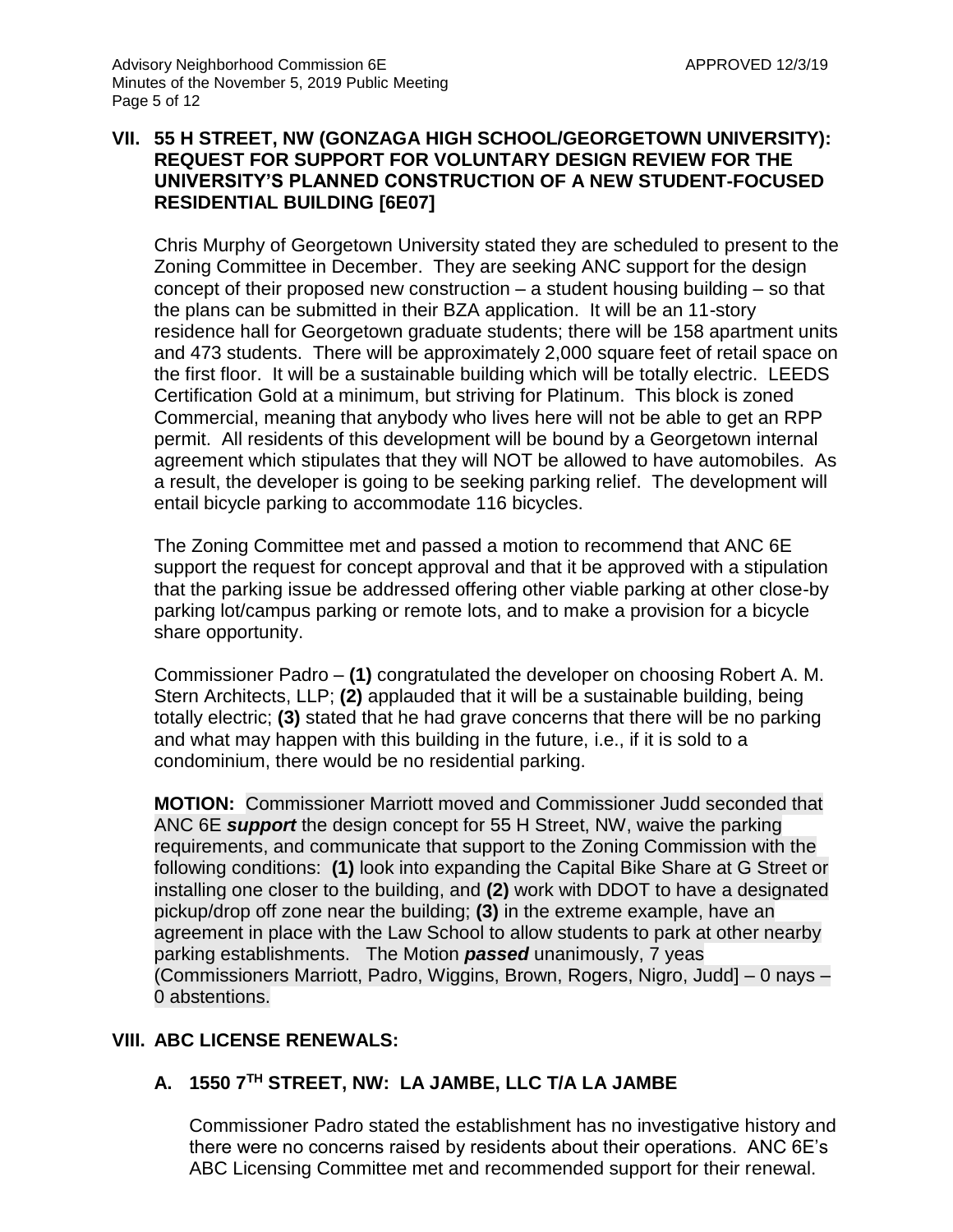**MOTION:** Commissioner Padro moved and Commissioner Brown seconded that ANC 6E *support* the renewal of the Tavern License of La Jambe, LLC, t/a La Jambe, 1550 7<sup>th</sup> Street, NW, and that said support be communicated in writing to the ABC Board and ABRA. The Motion *passed* unanimously, 7 yeas (Commissioners Marriott, Padro, Wiggins, Brown, Rogers, Nigro, Judd] – 0 nays – 0 abstentions.

## **B. 520 FLORIDA AVENUE, NW: 520 FLORIDA AVENUE RESTAURANT, LCC T/A SHAW'S TAVERN**

Commissioner Padro stated the establishment has no investigative history and that ANC 6E's ABC Licensing Committee met and recommended support for their renewal.

**MOTION:** Commissioner Padro moved and Commissioner Brown seconded that ANC 6E *support* the renewal of the Tavern License of 520 Florida Avenue Restaurant, LLC, t/a Shaw's Tavern, 520 Florida Avenue, NW, and that said support be communicated in writing to the ABC Board and ABRA. The Motion *passed* unanimously, 7 yeas (Commissioners Marriott, Padro, Wiggins, Brown, Rogers, Nigro, Judd] – 0 nays – 0 abstentions.

## **C. 600 T STREET, NW: STEPHEN LAWRENCE T/A 600 T**

Commissioner Padro stated the establishment has no investigative history and that ANC 6E's ABC Licensing Committee met and recommended support for their renewal.

**MOTION:** Commissioner Padro moved and Commissioner Marriott seconded that ANC 6E *support* the renewal of the Tavern License of Stephen Lawrence, t/a 600 T, 600 T Street, NW, and that said support be communicated in writing to the ABC Board and ABRA. The Motion *passed* unanimously, 7 yeas (Commissioners Marriott, Padro, Wiggins, Brown, Rogers, Nigro, Judd] – 0 nays – 0 abstentions.

## **D. 901 6TH STREET, NW: HHLP DC CONVENTION CENTER LESSEE LLC T/A HAMPTON INN WASHINGTON CONVENTION CENTER**

Commissioner Padro stated the establishment has some investigative history, i.e., lack of a licensed ABC Manager on the premises on one occasion and the establishment was fined for a DJ that was too loud. ANC 6E's ABC Licensing Committee met and recommended support for their renewal.

**MOTION:** Commissioner Marriott moved and Commissioner Padro seconded that ANC 6E *support* the renewal of the Tavern License of HHLP DC Convention Center Lessee, LLC, t/a Hampton Inn Washington Convention Center, 901 6<sup>th</sup> Street, NW, and that said support be communicated in writing to the ABC Board and ABRA. The Motion *passed* unanimously, 7 yeas (Commissioners Marriott, Padro, Wiggins, Brown, Rogers, Nigro, Judd] – 0 nays – 0 abstentions.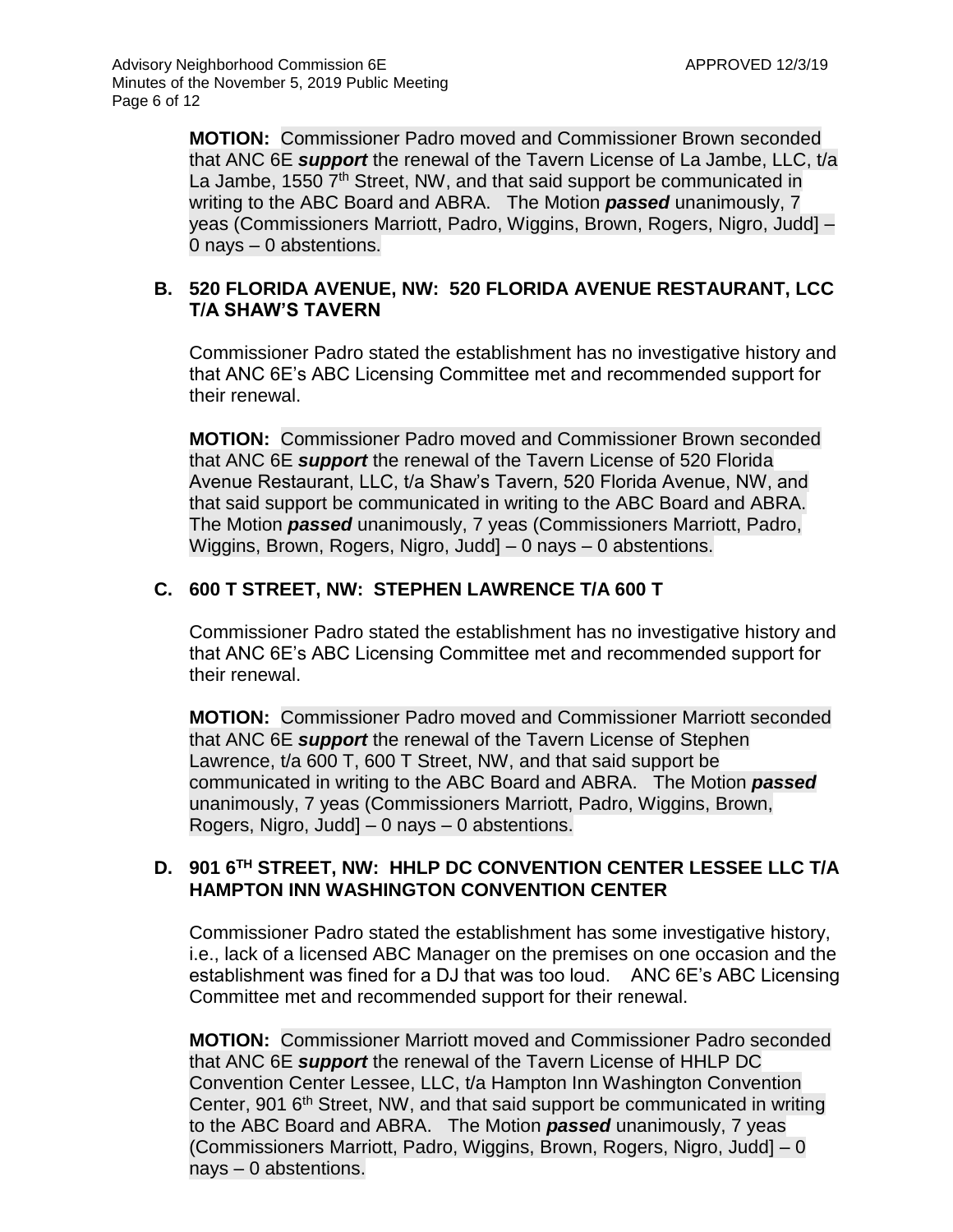## **E. 1420 8TH STREET, NW: DOLCI GELATI CAFÉ, LLC T/A DOLCI GELATI**

Commissioner Padro stated the establishment has no investigative history and that ANC 6E's ABC Licensing Committee met and recommended support for their renewal.

**MOTION:** Commissioner Padro moved and Commissioner Brown seconded that ANC 6E *support* the renewal of the Tavern License of Dolci Gelati Café, LLC, t/a Dolci Gelati, 1420 8<sup>th</sup> Street, NW, and that said support be communicated in writing to the ABC Board and ABRA. The Motion *passed* unanimously, 7 yeas (Commissioners Marriott, Padro, Wiggins, Brown, Rogers, Nigro, Judd] – 0 nays – 0 abstentions.

## **F. 1503 7TH STREET, NW: QUEEN OF SHEBA 2, LLC T/A QUEEN'S RESTAURANT AND LOUNGE**

Commissioner Padro stated that this establishment has had a number of issues in the past. The previous owners sold the establishment to new owners who did not satisfy the reporting needs of ABRA and a number of fines were assessed. Those records have been brought up to date. Subsequently that license was cancelled and a new license approved by ANC 6E with a Settlement Agreement. There have been no violations, except for a violation related to use as an Airbnd on the upper stories where renters were smoking and drinking in front of the restaurant, which is the restaurant's responsibility according to ABRA. The establishment has been working with the building owner to try to curtail this activity, but he does believe they are making a good faith effort to be in full compliance with ABRA regulations.

**MOTION:** Commissioner Padro moved and Commissioner Marriott seconded that ANC 6E *support* the renewal of the Tavern License of Queen of Sheba 2, LLC, t/a Queen's Restaurant and Lounge, 1503  $7<sup>th</sup>$  Street, NW, and that said support be communicated in writing to the ABC Board and ABRA. The Motion *passed* unanimously, 7 yeas (Commissioners Marriott, Padro, Wiggins, Brown, Rogers, Nigro, Judd] – 0 nays – 0 abstentions.

## **G. 1537 7TH STREET, NW: IVY AND CONEY, LLC T/A IVY AND CONEY**

Commissioner Padro stated the establishment has no investigative history and that ANC 6E's ABC Licensing Committee met and recommended support for their renewal.

**MOTION:** Commissioner Padro moved and Commissioner Brown seconded that ANC 6E *support* the renewal of the Tavern License of Ivy and Coney, LLC, t/a Ivy and Coney, 1537  $7<sup>th</sup>$  Street, NW, and that said support be communicated in writing to the ABC Board and ABRA. The Motion *passed* unanimously, 7 yeas (Commissioners Marriott, Padro, Wiggins, Brown, Rogers, Nigro, Judd] – 0 nays – 0 abstentions.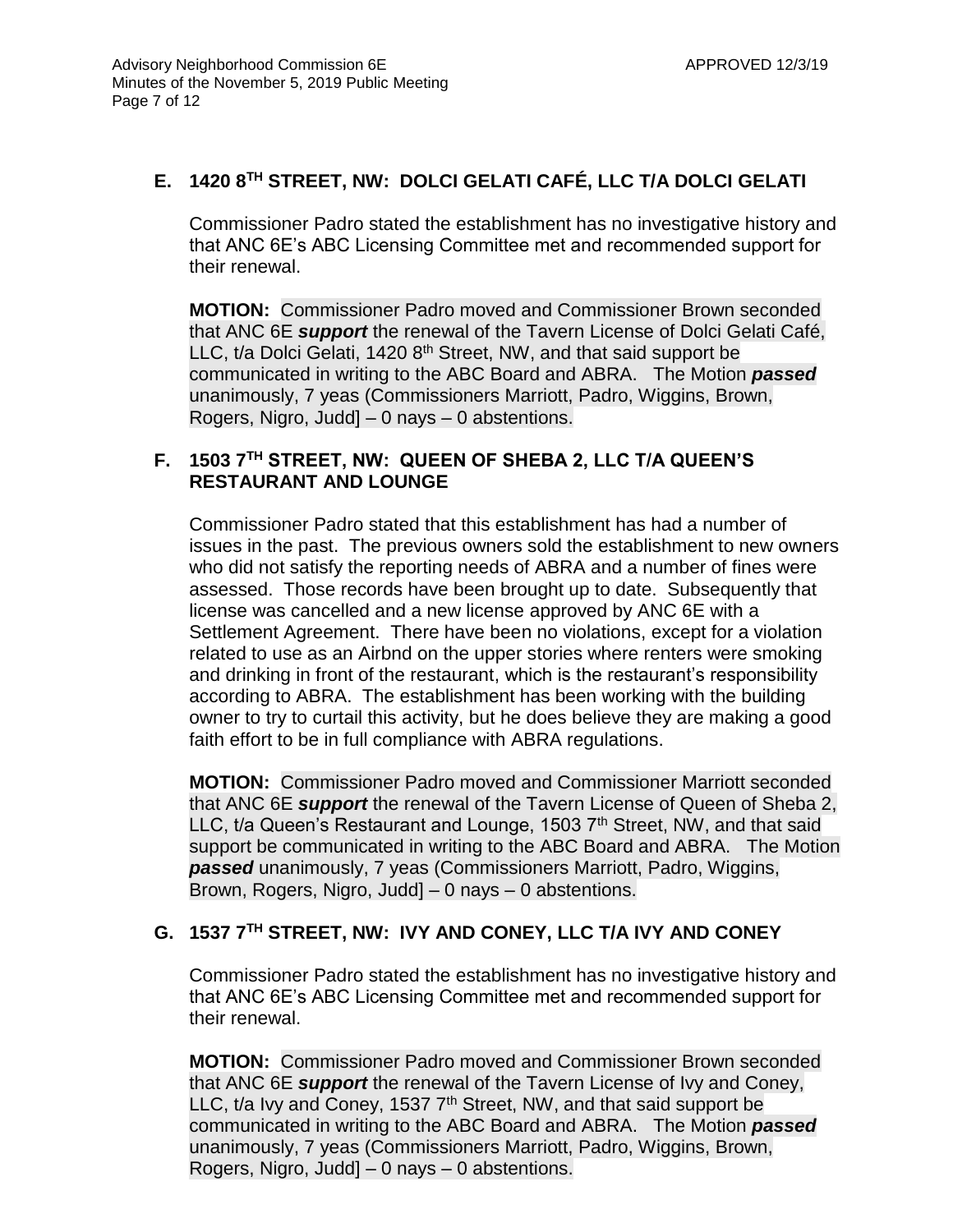## **H. 1600-1602 7TH STREET, NW: DACI ENTERPRISE, LLC T/A DACHA BEER GARDEN**

Commissioner Padro stated the establishment has had a long investigative history, but that the issues have been resolved. There have been no incidents in the past two years. ANC 6E's ABC Licensing Committee met and recommended support for their renewal.

**MOTION:** Commissioner Padro moved and Commissioner Judd seconded that ANC 6E *support* the renewal of the Tavern License of Daci Enterprise, LLC, t/a Dacha Beer Garden, 1600-1602  $7<sup>th</sup>$  Street, NW, and that said support be communicated in writing to the ABC Board and ABRA. The Motion *passed* unanimously, 7 yeas (Commissioners Marriott, Padro, Wiggins, Brown, Rogers, Nigro, Judd] – 0 nays – 0 abstentions.

## **I. 1606 7TH STREET, NW: KT, LLC T/A JAKE'S TAVERN**

Commissioner Padro stated the establishment has no investigative history and that ANC 6E's ABC Licensing Committee met and recommended support for their renewal.

**MOTION:** Commissioner Padro moved and Commissioner Marriott seconded that ANC 6E *support* the renewal of the Tavern License of KT, LLC, t/a Jake's Tavern, 1606 7<sup>th</sup> Street, NW, and that said support be communicated in writing to the ABC Board and ABRA. The Motion *passed* unanimously, 7 yeas (Commissioners Marriott, Padro, Wiggins, Brown, Rogers, Nigro, Judd] – 0 nays – 0 abstentions.

## **IX. RESOLUTION REGARDING BANNEKER HIGH SCHOOL ISSUES (DOG PARK, SKATE PARK, TRACK/FOOTBALL FIELD, TRAFFIC STUDY, PARKING) [6E 01]**

Commissioner Padro stated the new Banneker High School is scheduled to have an outdoor athletic facility that will consume most of the Shaw Recreation Center and there are issues related to the Shaw Dog Park and Shaw Skate Park. Of particular concern is the fact that the Chancellor has unilaterally decided that the school should have a football field even though they do not have a football program. Secondly, the school is almost 80% female. A proposal was put forward by the athletic staff at the school that would result in a smaller playing field that would be surrounded by a track.

Christopher Verner, DC State Athletic Association (DCSAA) Coach and Math teacher at the Duke Ellington School of the Arts, stated that a 200 meter track that is half the size of a 400 meter track would be put in for the women on which to practice.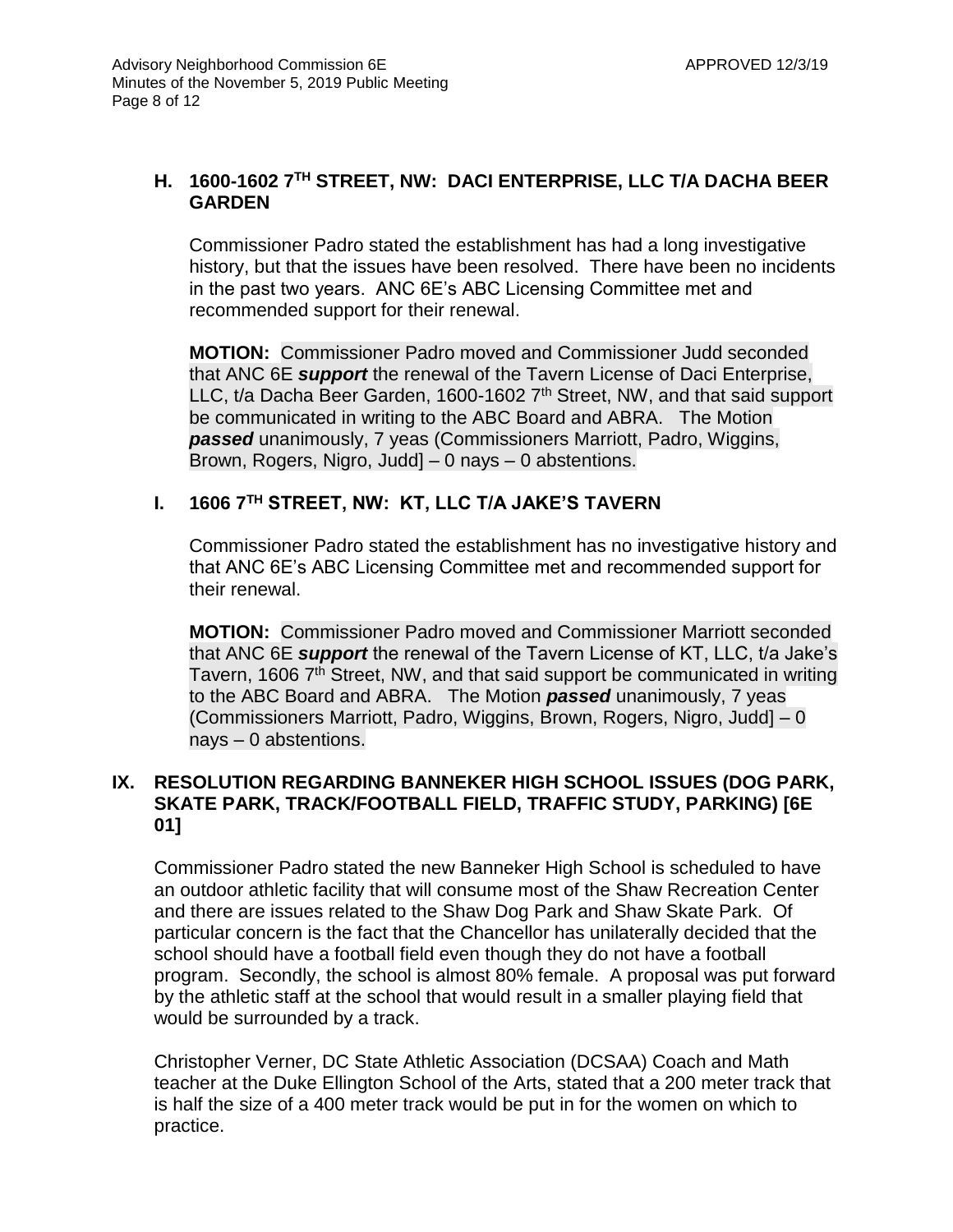Commissioner Padro stated that if one looks at the landscape design, the Shaw Dog Park has been bifurcated into two sections and the Shaw Skate Park has been reoriented. Despite the fact that ANC 6E has asked for the exact measurements of the original facility as well as the proposed size of the new facility, DCPS and their team have refused to provide the measurements, so we are extremely skeptical about their claims that there will be no net loss in the square footage of the facility. One of the things promised to us is that the facilities would not be negatively impacted by the Banneker construction, so it is important for the Commission to press the issue that we have not received the information that has been requested and that we want to insure that there is no net loss of square footage on those two very important community amenities. Furthermore, on several occasions, the community and the school and improvement team have requested a copy of the transportation plan for the new school with an analysis of the parking needs. There is no parking garage that is planned for this location. This is the most significant concern on the part of the community.

**MOTION:** Commissioner Padro moved and Commissioner Marriott seconded that ANC 6E write to the DCPS Chancellor, the Mayor, and the Deputy Mayor for Education expressing concerns about the decision to construct a football field that does not provide for a track for the track athletic program at Banneker and urge, instead, that a track be constructed with space for additional athletic practice, as has been proposed by the Banneker Athletic Team, that the transportation plans both for construction and operations of the school be provided to this Commission and to the public so that they can be analyzed and we can provide feedback as to the plans, that the decision not to construct a garage for Banneker, despite the fact that the old Shaw Junior High School had a garage which was intended to reduce the negative impact on residential parking in the area, that the decision not to build the parking garage be reconsidered because of the need to prevent to the greatest extent possible the negative impact on the community, and lastly that the current and proposed dimensions in square feet for both the Shaw Dog Park and Shaw Skate Park be provided to this Commission and to the community to validate the claim that the new facilities do not represent a reduction in services being provided to the community. The Motion *passed* unanimously, 7 yeas (Commissioners Marriott, Padro, Wiggins, Brown, Rogers, Nigro, Judd] – 0 nays – 0 abstentions.

#### **X. 900 BLOCKS OF R STREET AND RHODE ISLAND AVENUE, NW: REQUEST FOR SUPPORT FOR CRANE OVER SWING FOR BANNEKER HIGH SCHOOL CONSTRUCTION [6E01]**

MCN Build, General Contractor, is seeking ANC 6E support to erect a tower crane on the site. (1) Because of the proximity of the building to public space, efforts were made logistically to try to eliminate traffic on surrounding streets, so MGN is working to develop internal construction access roads that will keep trucks out of the neighborhood as much as possible; and (2) to keep cranes out of public space. Per the diagram showing the crane over swing, the site is wider east to west than to the south, so a single crane is needed that can reach the entire length of the building. The boom length of the crane will have over swing of some of the buildings to the north side of R Street. There will not actually be any loads. MGN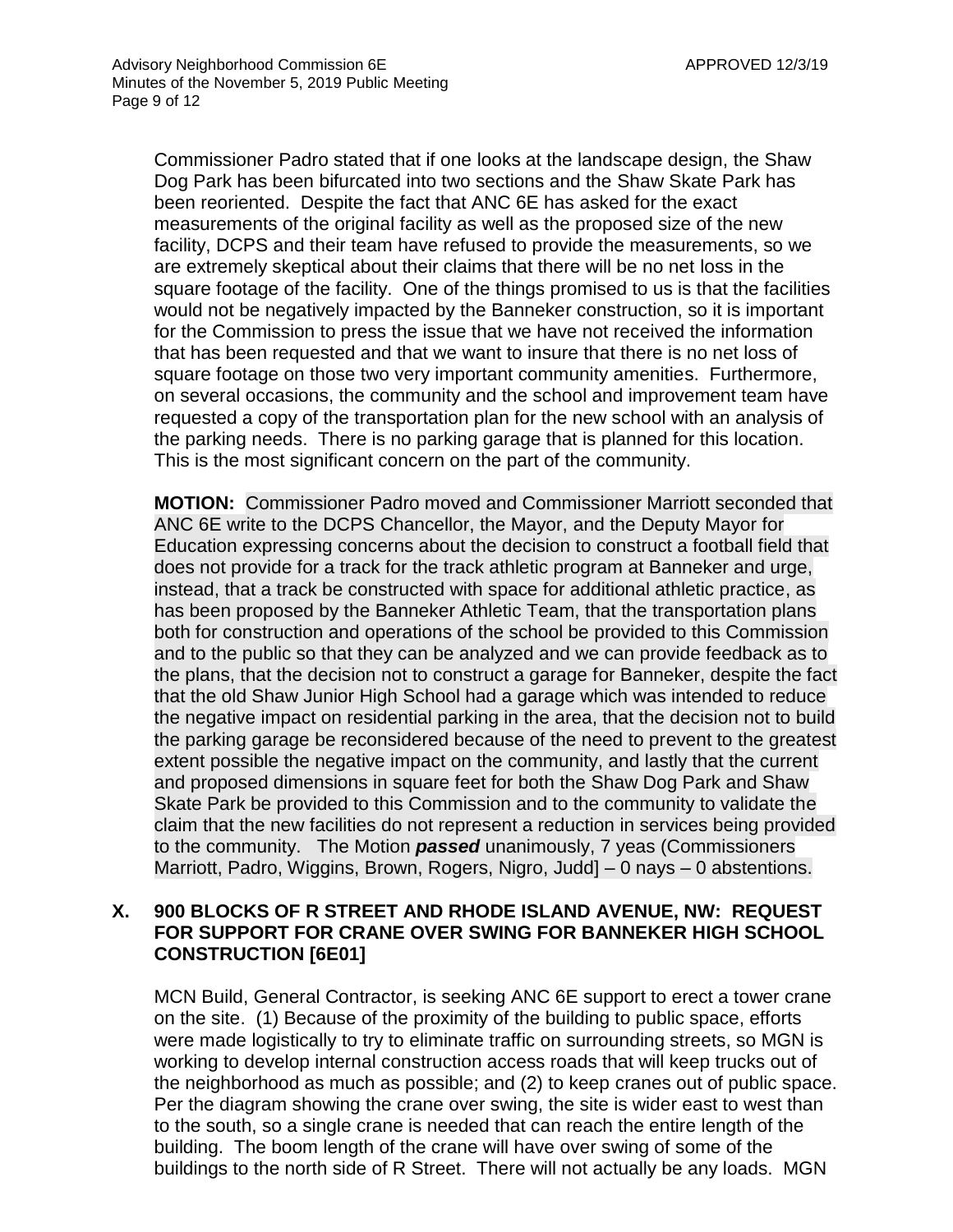has received the approval of the FAA already and right now they are submitting all the final details to DCRA. Commissioner Padro asked whether they have communicated with property owners in the area.

**MOTION:** Commissioner Padro moved and Commissioner Marriott seconded that ANC 6E *support* the applications necessary for the installation and operation of the tower crane for the construction of the new Banneker High School and that said support be communicated in writing to DCRA. The Motion *passed* unanimously, 7 yeas (Commissioners Marriott, Padro, Wiggins, Brown, Rogers, Nigro, Judd] – 0 nays – 0 abstentions.

## **XI. OLD BUSINESS**

- **A.** Commissioner Nigro asked Commissioner Padro to provide to the Commission social media information, i.e., passwords, etc.
- **B.** Commissioner Marriott stated that Director Delbert McFadden, Executive Director of the Office of Neighborhood Safety and Engagement (ONSE) for the District of Columbia, will get a representative from Councilmember Charles Allen's office to talk about what they do and to consider a resolution to drastically increase their budget…right now their budget is at \$5 million.

## **XII. NEW BUSINESS**

None.

## **XIII. APPROVAL OF MINUTES**

## **A. 10/1/2019 PUBLIC MEETING**

**MOTION:** Commissioner Marriott moved and Commissioner Judd seconded that the Minutes of the ANC 6E Public Meeting of **October 1, 2019** be approved. The Motion *passed* unanimously, 7 yeas (Commissioners Marriott, Wiggins, Padro, Nigro, Brown, Rogers, Judd) – 0 nays – 0 abstentions.

## **B. 10/9/2019 EMERGENCY SPECIAL MEETING**

**MOTION:** Commissioner Marriott moved and Commissioner Padro seconded that the Minutes of the ANC 6E Emergency Special Public Meeting of **October 9, 2019** be approved. The Motion *passed* unanimously, 7 yeas (Commissioners Marriott, Wiggins, Padro, Nigro, Brown, Rogers, Judd) – 0 nays – 0 abstentions.

## **XIV. APPROVAL OF TREASURER'S REPORT**

Commissioner Brown reported that as of October 15, 2019, the balance in the checking account was \$46,303.52.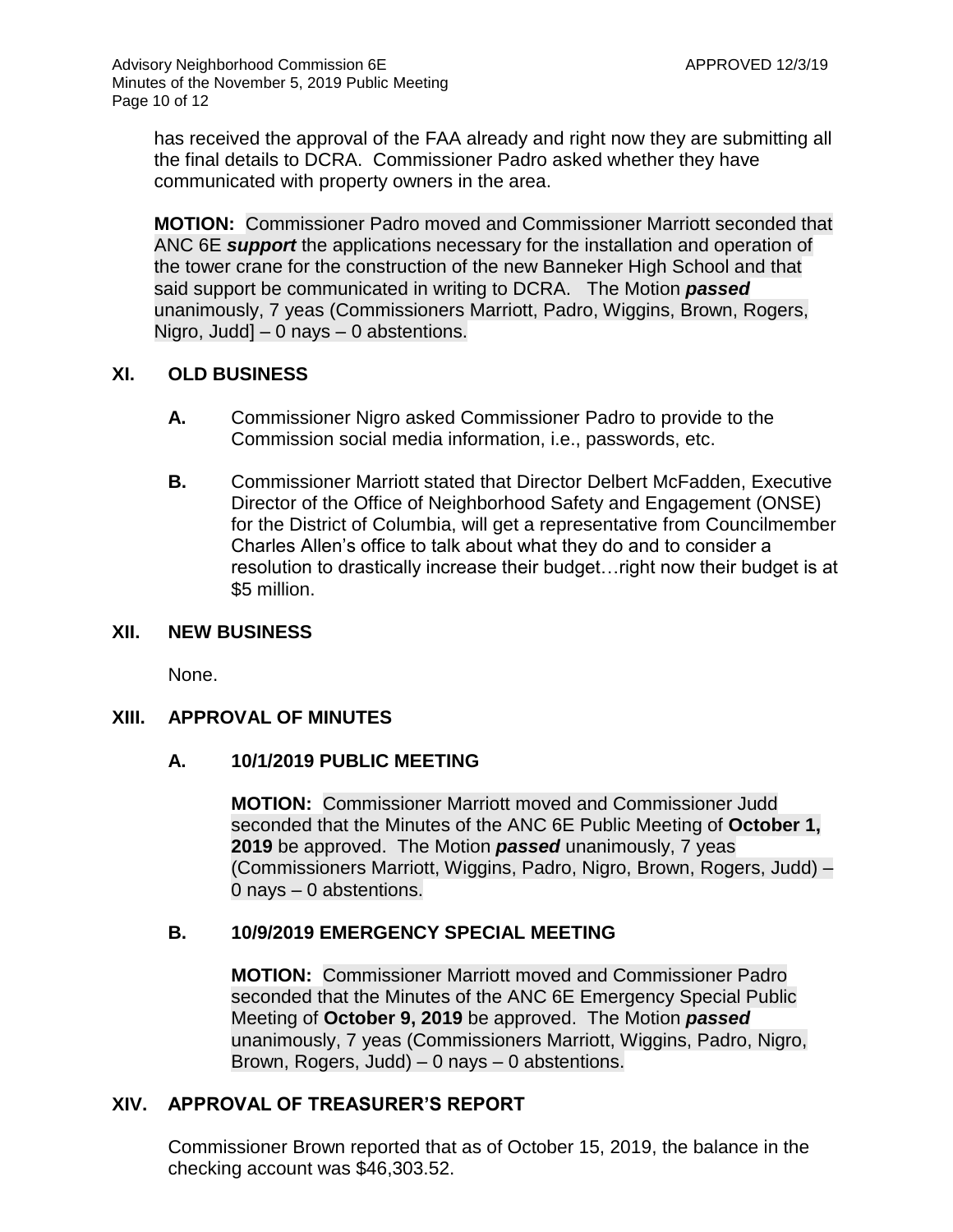**MOTION:** Commissioner Brown moved and Commissioner Marriott seconded that the Treasurer's Report be approved. The Motion *passed* unanimously, 7 yeas (Commissioners Marriott, Wiggins, Padro, Nigro, Brown, Rogers, Judd) – 0 nays – 0 abstentions.

## **XV. APPROVAL OF EXPENSES**

- **A. MOTION:** Commissioner Brown moved and Commissioner Marriott seconded that the invoice submitted by Karen Jehle in the amount of \$125.00 for recording services for the **ANC 6E Emergency Special Public Meeting on October 9, 2019 Public Meeting** be approved. The Motion *passed* unanimously, 7 yeas (Commissioners Marriott, Padro, Wiggins, Nigro, Brown, Rogers, Judd) – 0 nays – 0 abstentions.
- **B. MOTION:** Commissioner Brown moved and Commissioner Marriott seconded that the invoice submitted by Karen Jehle in the amount of \$250.00 for recording services for the **ANC 6E November 5, 2019 Public Meeting** and maintenance of the website be approved. The Motion *passed* unanimously, 7 yeas (Commissioners Marriott, Padro, Wiggins, Nigro, Brown, Rogers, Judd) – 0 nays – 0 abstentions.

## **XVI. ANNOUNCEMENTS**

- **A.** Naomi Mitchell of Councilmember Charles Allen's office stated the Councilmember will have his office hours this Friday, November 8, 2019, from 8:00 a.m. to 9:30 a.m., at A Baked Joint, 430 K Street, NW.
- **B.** Commissioner Padro stated "Small Business Saturday," a nationwide appeal to shop small and local, will be held on Saturday, November 30, 2019. Shaw Main Streets will be doing a number of different promotions, but will also be partnering with Roadside Development on their holiday festival which will start at Noon on November 30, 2019 in the 1400 block of 8th Street, NW which will be closed to traffic. At 5:00 p.m., there will be the traditional lighting of the City Market holiday tree.
- **C.** Mikaela Ferrill, Ward 6 Liaison for the Mayor's Office of Community Relations and Services (MOCRS), stated the following: **(1)** at [https://mocrs.dc.gov,](https://mocrs.dc.gov/) there is a list of all community walk-throughs; **(2)** they are working on the issues at Kennedy Recreation Center; **(3)** DC Office of Planning presents Ward 6 DC Comp Plan Community Meeting - Wednesday, November 13, 2019 at St. Matthew's Lutheran Church, 222 M Street, SW, 6:00 p.m.

# **XVII. NEXT MEETING: TUESDAY, DECEMBER 3, 2019**